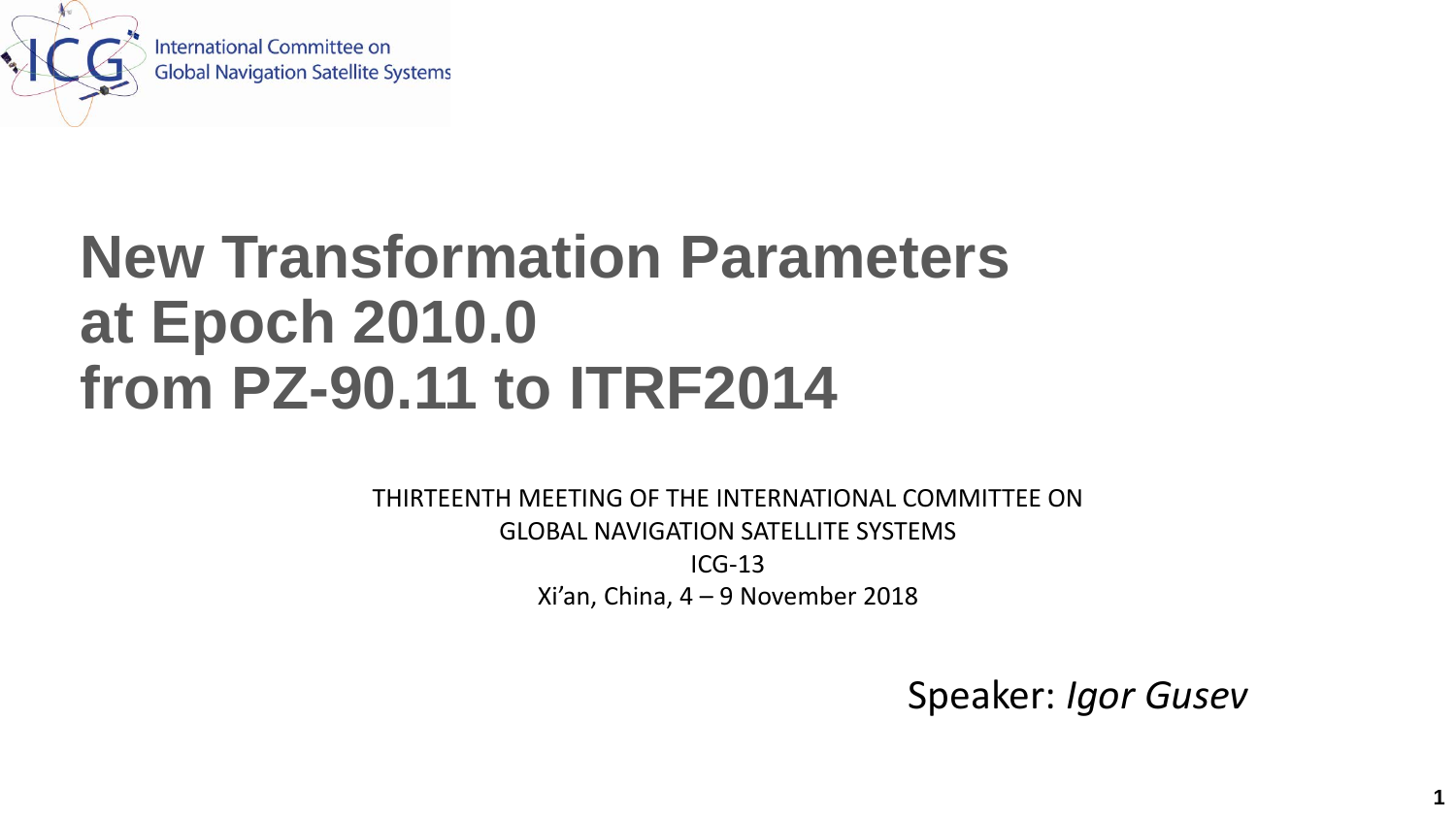

# ▶ New Transformation Parameters at Epoch 2010.0 from PZ-90.11 to ITRF2014;

Monitoring Results of PZ-90 Reference Stations.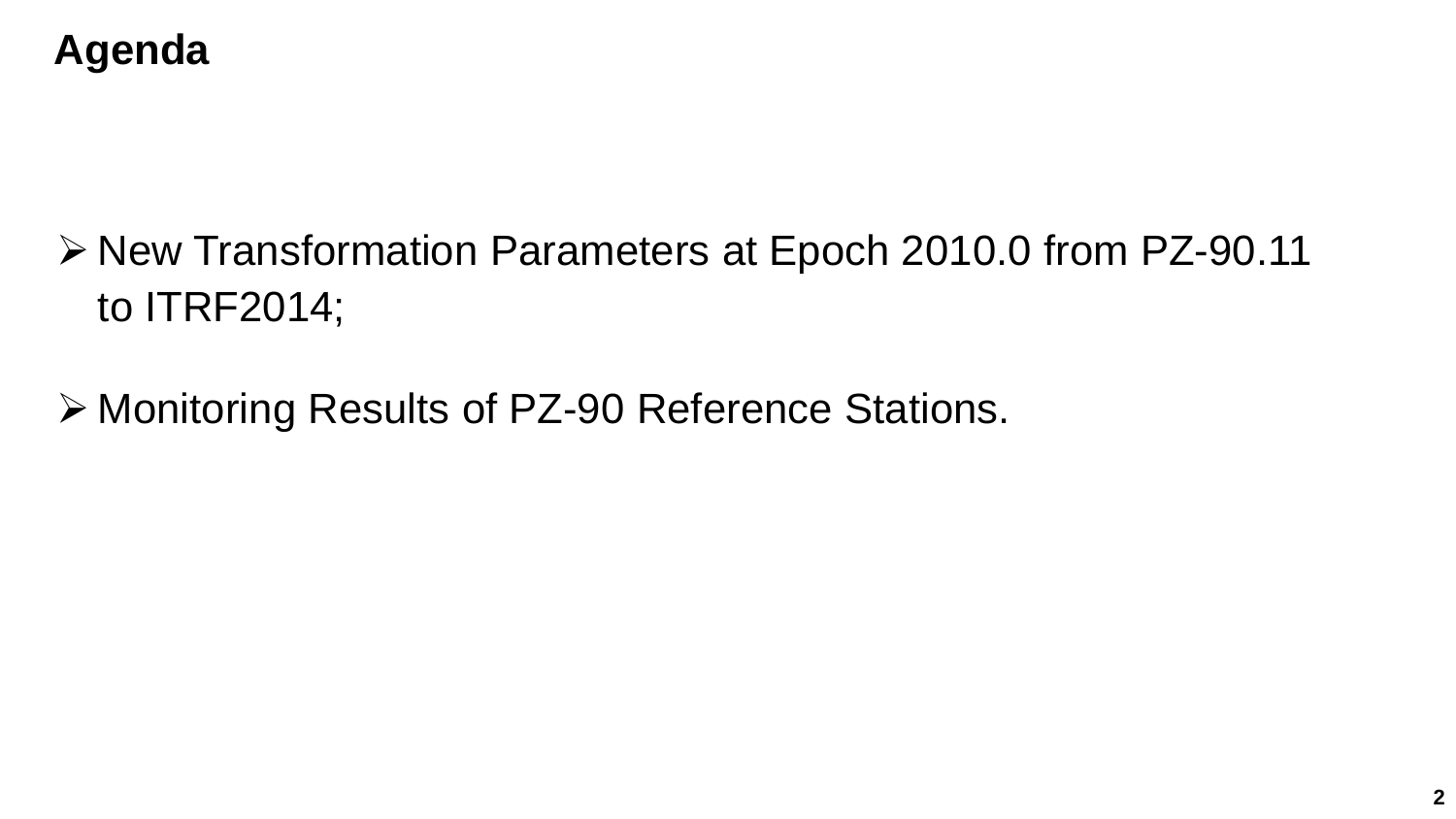### **Two ways to define Transformation Parameters**

- 1) direct use the same station coordinates in both reference frames;
- 2) use of GNSS orbits that were determined from ground stations specified in two reference frames.

Reference frame OXYZ

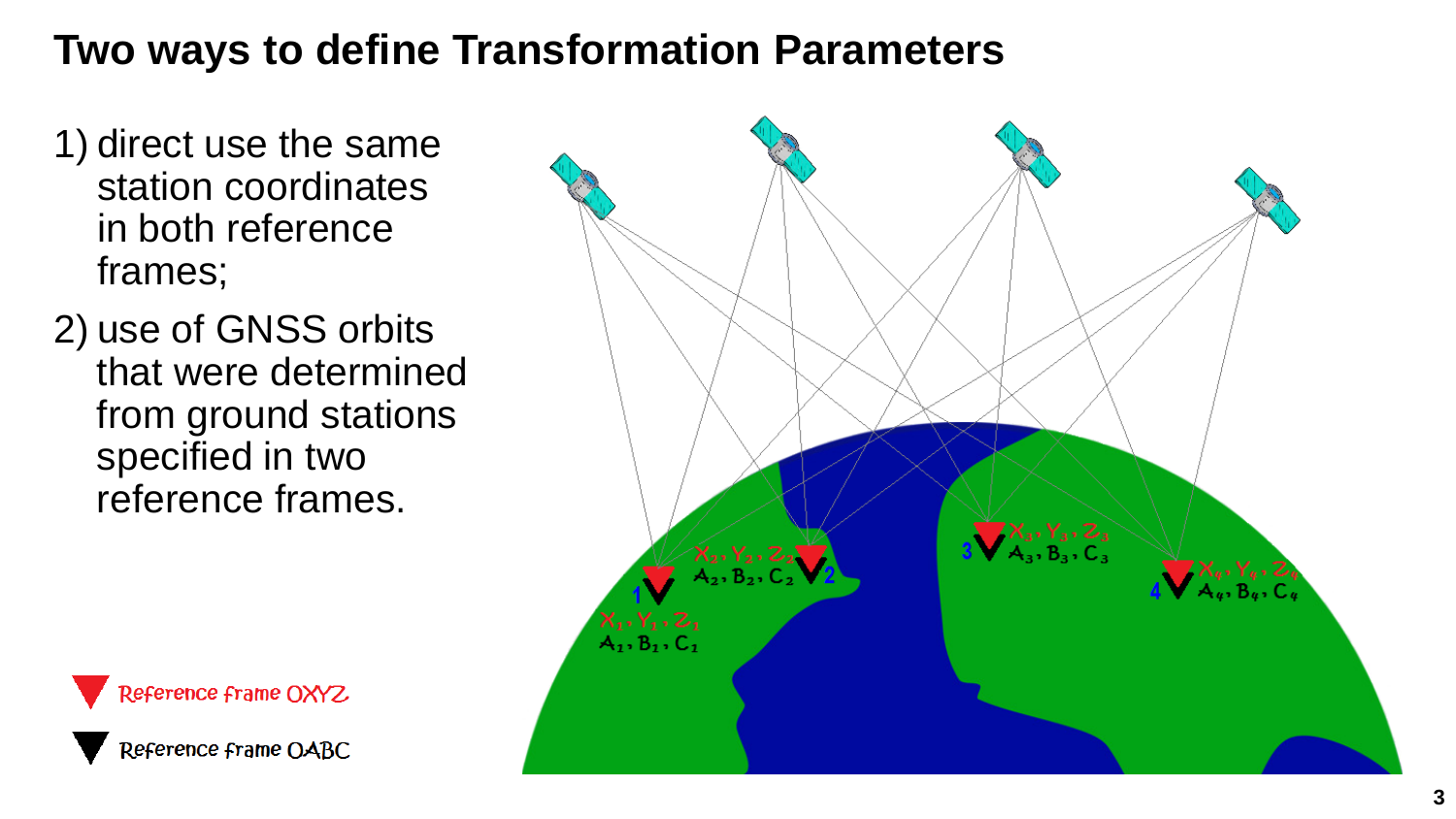### **IGS Sites used to determine Transformation Parameters**

#### **Three main criteria to determine Transformation Parameters are**

- 1) number of reference stations;
- 2) the best possible site distribution;
- 3) accuracy of the relative position of the reference stations.

#### **IGS Sites**

| 1) | <b>ALRT</b> | 13) JPLM        | <b>25) PDEL</b> |
|----|-------------|-----------------|-----------------|
| 2) | <b>ARTU</b> | 14) KELY        | <b>26) PETS</b> |
| 3) | <b>BRAZ</b> | <b>15) KERG</b> | 27) RAMO        |
| 4) | <b>CHAT</b> | <b>16) KOKB</b> | <b>28) SOFI</b> |
| 5) | DAV1        | <b>17) LHAZ</b> | 29) SUTH        |
| 6) | <b>DGAR</b> | 18) MAC1        | <b>30) TIXI</b> |
| 7) | <b>GUAM</b> | 19) MCM4        | <b>31) VESL</b> |
| 8) | <b>GUAT</b> | 20) NKLG        | <b>32) WHIT</b> |
| 9) | <b>HOFN</b> | 21) NYA1        | 33) XMIS        |
|    | 10) IISC    | <b>22) NRIL</b> | <b>34) YAKT</b> |
|    | 11) IRKJ    | 23) OHI2        | <b>35) YELL</b> |
|    | 12) ISPA    | 24) ONSA        | <b>36) ZECK</b> |
|    |             |                 |                 |

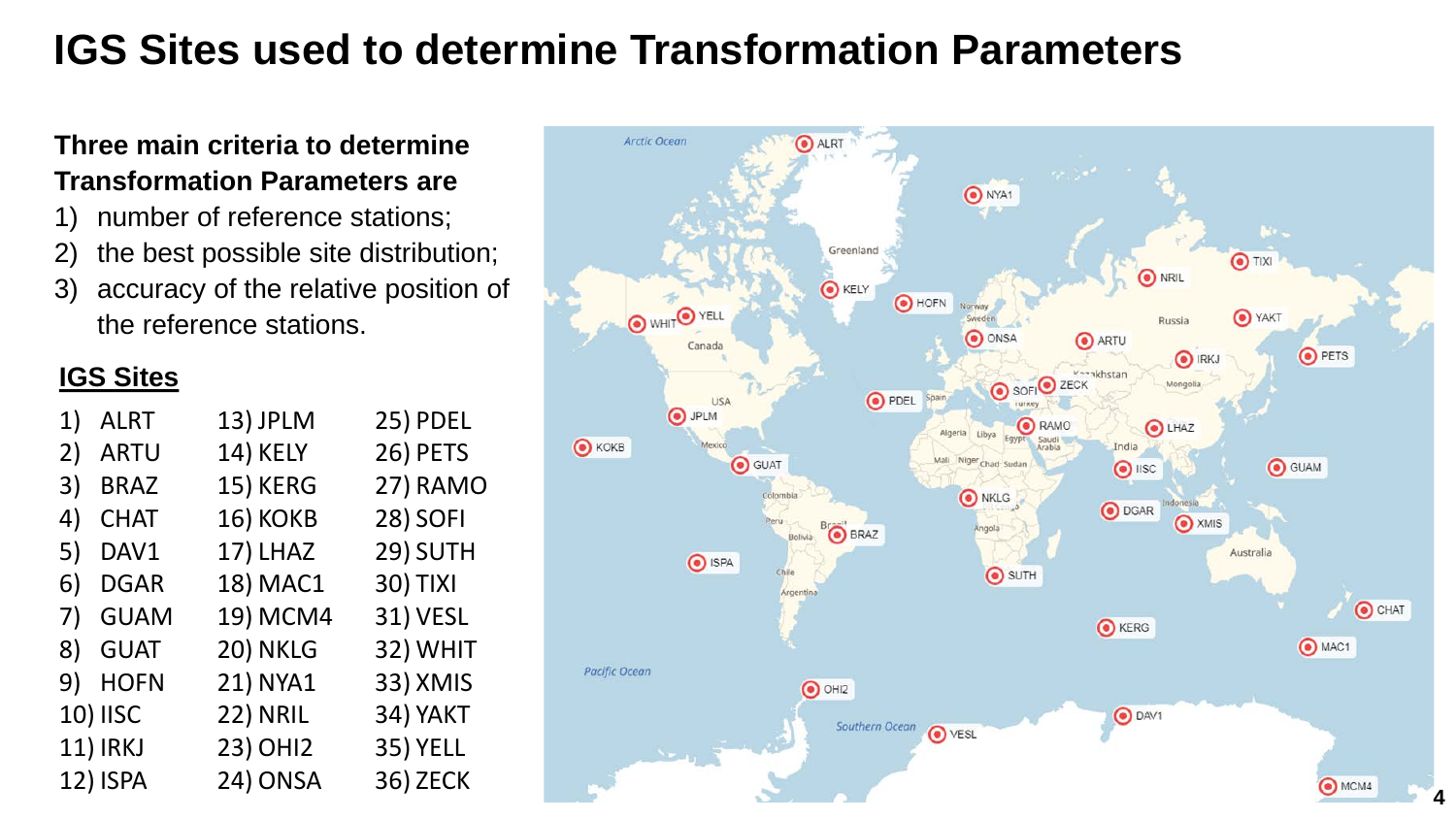# **Helmert Transformation**

#### **Three-step procedure was done to determine new transformation parameters**

- 1) IGS Station Positions were determined in PZ-90.11.
- 2) Least mean square procedure was apply.
- 3) Accuracy assessment was perform.

$$
\begin{bmatrix} X_P \\ Y_P \\ Z_P \end{bmatrix} = (1+m) \cdot \begin{bmatrix} 1 & \omega_Z & -\omega_Y \\ -\omega_Z & 1 & \omega_X \\ \omega_Y & -\omega_X & 1 \end{bmatrix} \cdot \begin{bmatrix} A_P \\ B_P \\ C_P \end{bmatrix} + \begin{bmatrix} dX_0 \\ dY_0 \\ dZ_0 \end{bmatrix}
$$

$$
\begin{bmatrix} X-A \\ Y-B \\ Z-C \end{bmatrix} = \begin{bmatrix} 1 & 0 & 0 & X & 0 & -Z & Y \\ 0 & 1 & 0 & Y & Z & 0 & -X \\ 0 & 0 & 1 & Z & -Y & X & 0 \end{bmatrix} \cdot \begin{bmatrix} dX_0 & dY_0 & dZ_0 & m & \omega_X & \omega_Y & \omega_Z \end{bmatrix}
$$

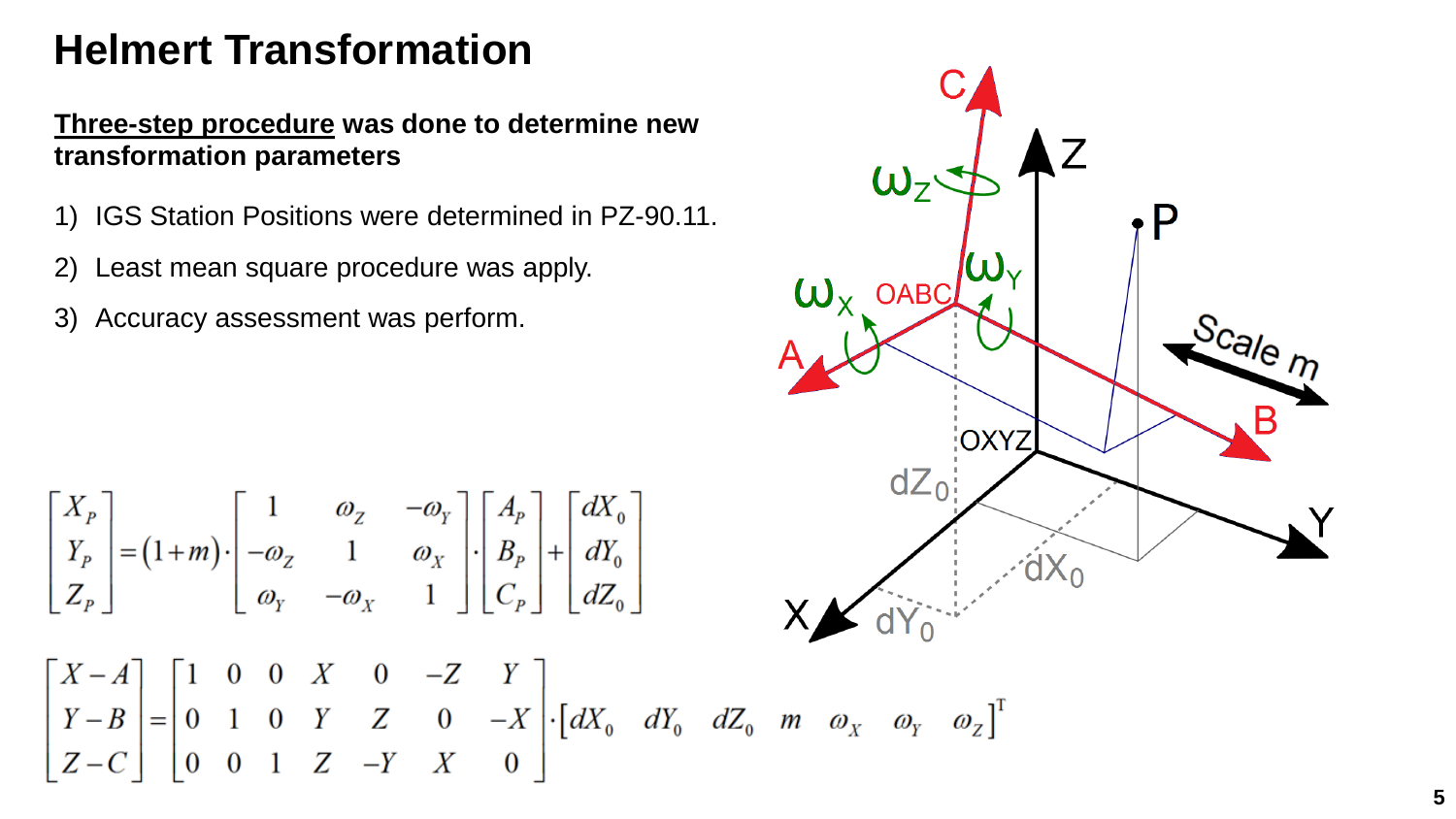**A method for determining transformation parameters (1)**

**Step 1.** Positions of selected IGS stations were determined in PZ-90.11 reference frame using GNSS observations.

$$
\vec{X}_{\text{IGS}}^{\text{ITRF}} \Rightarrow \vec{X}_{\text{IGS}}^{\text{PZ-90}}
$$

**Step 2.** Least Mean Square Procedure was apply.

$$
L = D x
$$
  
\n
$$
VT P V = min
$$
  
\n
$$
x = (DT P D)-1 DT P L
$$
  
\n
$$
V = (Vx, Vy, Vz)
$$
  
\n
$$
Q = (DT P D)-1
$$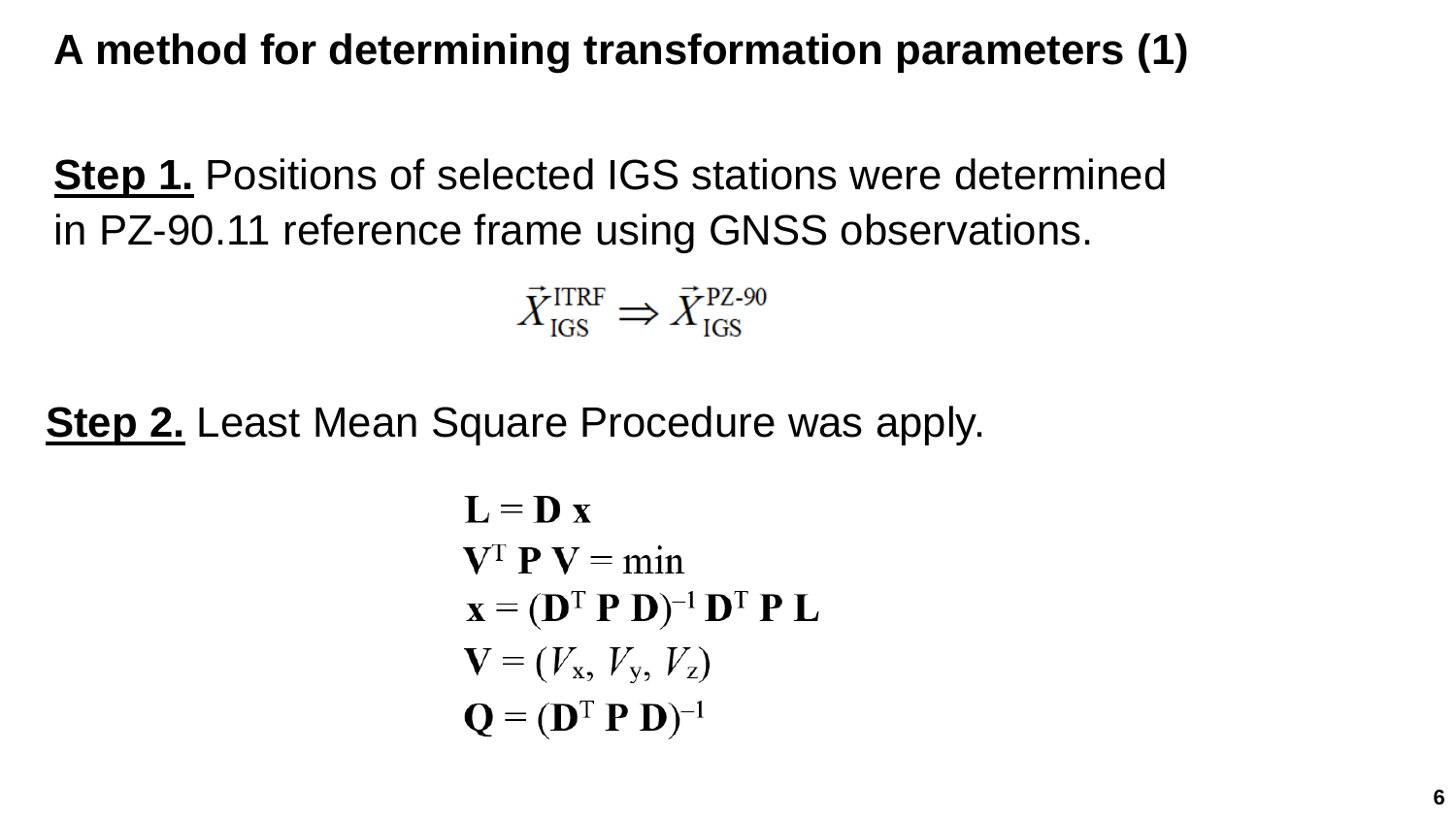### **A method for determining transformation parameters (2)**

### **Step 3.** Accuracy assessment was performed.

#### **Normalized Correlation Matrix**

|    | dX    | dY       | dZ       | m        | wХ        | wΥ       | wΖ       |
|----|-------|----------|----------|----------|-----------|----------|----------|
| dX | 1,000 | $-0,006$ | $-0,005$ | $-0,071$ | 0,009     | 0,262    | $-0,072$ |
| dY |       | 1,000    | $-0,003$ | $-0,052$ | $-0, 263$ | $-0,009$ | 0,097    |
| dZ |       |          | 1,000    | $-0,231$ | 0,057     | $-0,079$ | 0,000    |
| m  |       |          |          | 1,000    | 0,000     | 0,000    | 0,000    |
| wХ |       |          |          |          | 1,000     | 0,039    | 0,015    |
| wY |       |          |          |          |           | 1,000    | 0,010    |
| wΖ |       |          |          |          |           |          | 1,000    |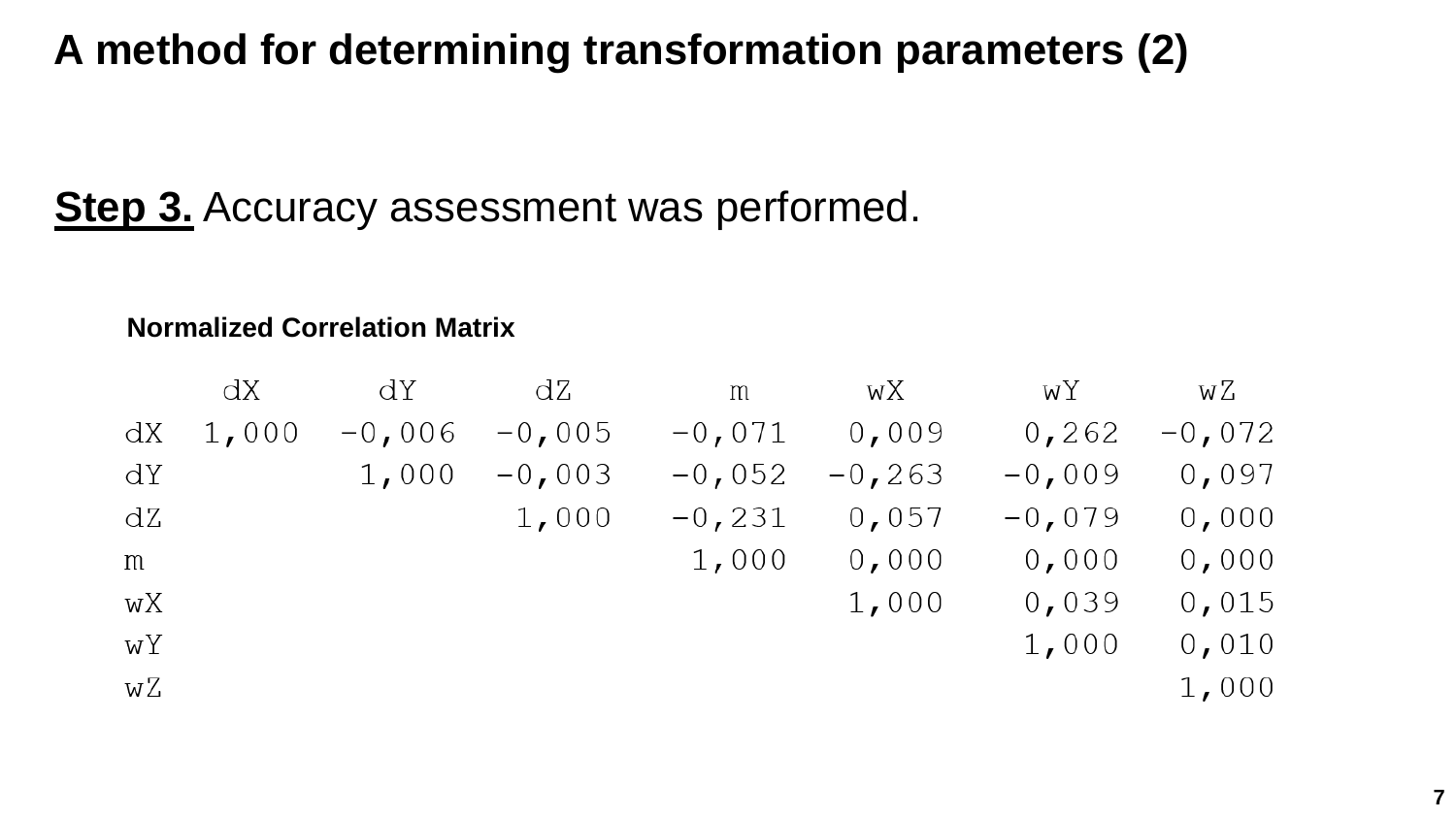#### **New Transformation Parameters at Epoch 2010.0 from PZ-90.11 to ITRF2014**

| #              | From                     | To              | $\Delta X$<br>(m)       | $\Delta Y$<br>(m)       | $\Delta Z$<br>(m)       | $\omega_X$<br>(mas)     | $\omega_Y$<br>(mas)     | $\omega_{Z}$<br>(mas)   | m<br>$(10^{-6})$         | Epoch  |
|----------------|--------------------------|-----------------|-------------------------|-------------------------|-------------------------|-------------------------|-------------------------|-------------------------|--------------------------|--------|
| 1              | <b>PZ-90</b>             | <b>PZ-90.02</b> | $-1.07$<br>$\pm 0.10$   | $-0.03$<br>$\pm 0.10$   | $+0.02$<br>$\pm 0.10$   | $\bf{0}$                | $\bf{0}$                | $-130$<br>±10           | $-0.220$<br>$\pm 0.020$  | 2002.0 |
| $\overline{2}$ | <b>WGS 84</b><br>(G1150) | <b>PZ-90.02</b> | $+0.36$<br>$\pm 0.10$   | $-0.08$<br>$\pm 0.10$   | $-0.18$<br>$\pm 0.10$   | $\bf{0}$                | $\bf{0}$                | $\bf{0}$                | $\bf{0}$                 | 2002.0 |
| 3              | PZ-90.11                 | <b>ITRF2008</b> | $-0.003$<br>$\pm 0.002$ | $-0.001$<br>$\pm 0.002$ | $+0.000$<br>$\pm 0.002$ | $+0.019$<br>$\pm 0.072$ | $-0.042$<br>$\pm 0.073$ | $+0.002$<br>±0.090      | $-0.000$<br>$\pm 0.0003$ | 2010.0 |
| 4              | PZ-90.11                 | <b>ITRF2014</b> | $-0.0053$<br>±0.0020    | $-0.0040$<br>±0.0020    | $-0.0032$<br>±0.0020    | $+0.035$<br>$\pm 0.073$ | $-0.087$<br>$\pm 0.073$ | $+0.036$<br>$\pm 0.090$ | $-0.0000$<br>±0.0001     | 2010.0 |

RMS 
$$
\bar{X}_{ITRF2014}^{PZ-90.11} = 1, 2 \text{ cm}
$$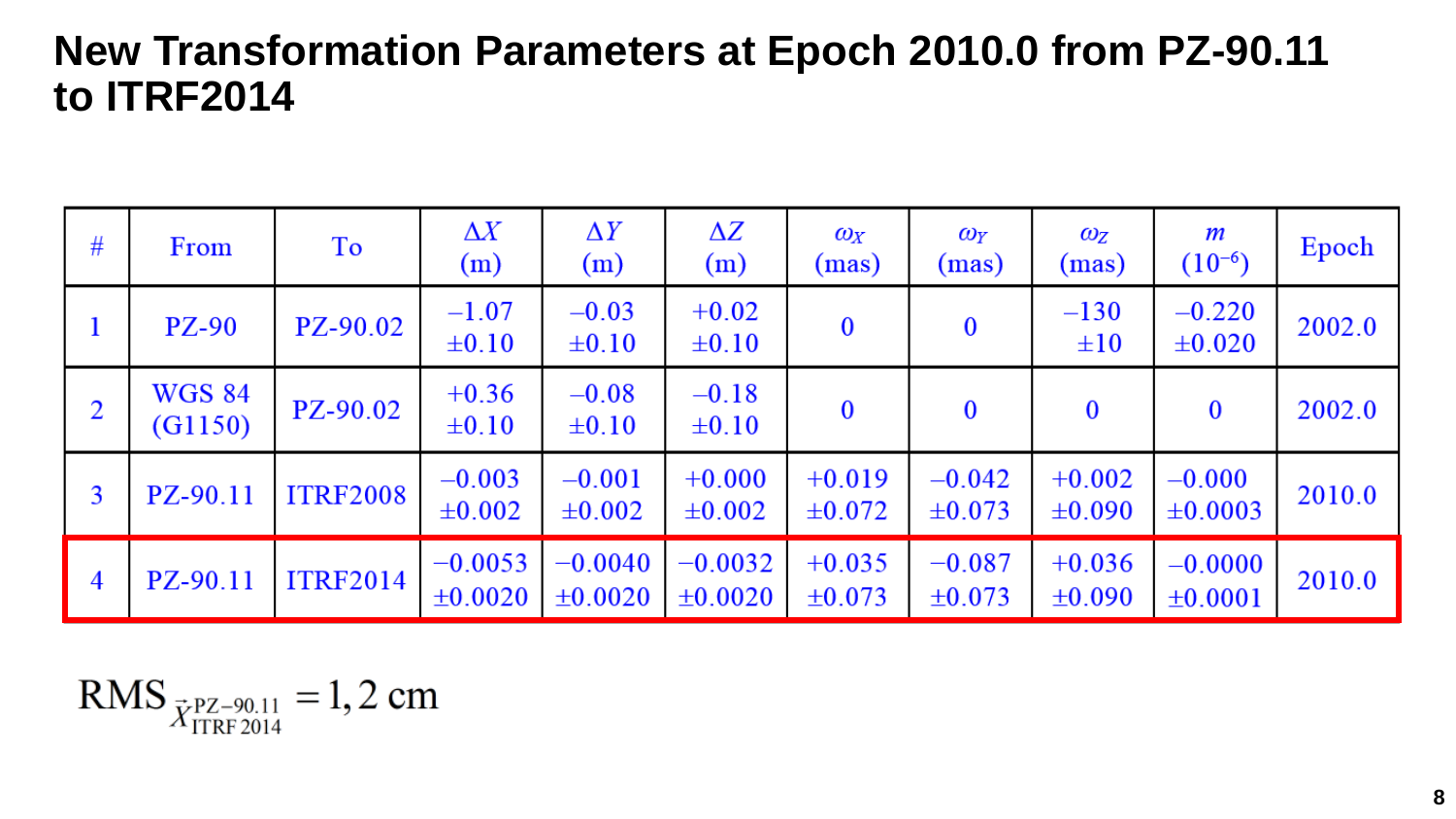### **Monitoring Results of PZ-90 Reference Stations**

Velocities of Norilsk and Blagoveshchensk Reference Stations were observed during a period 2010.0-2018.33

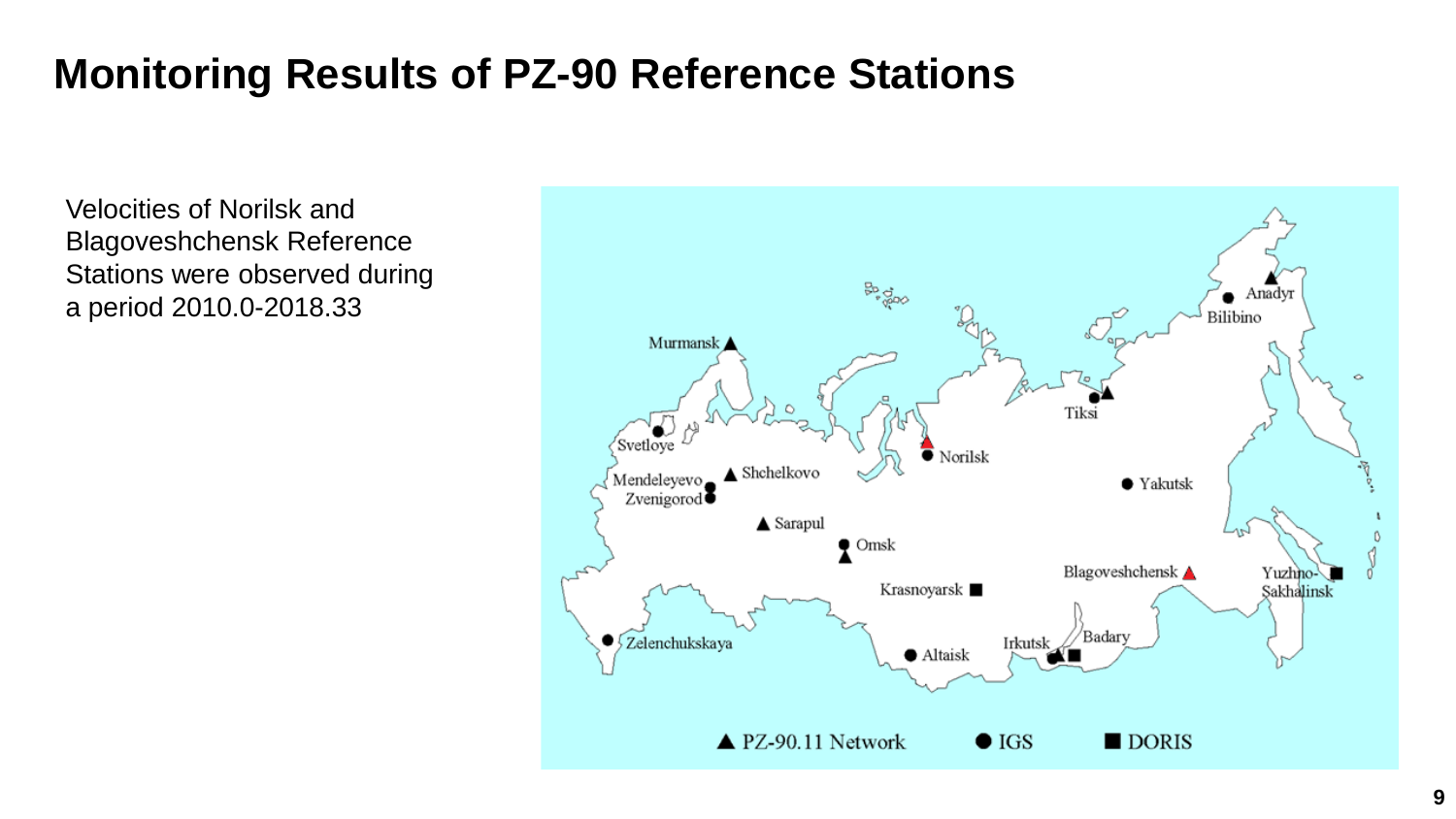#### **Norilsk Station Position. Data span: 2010.0-2018.33**

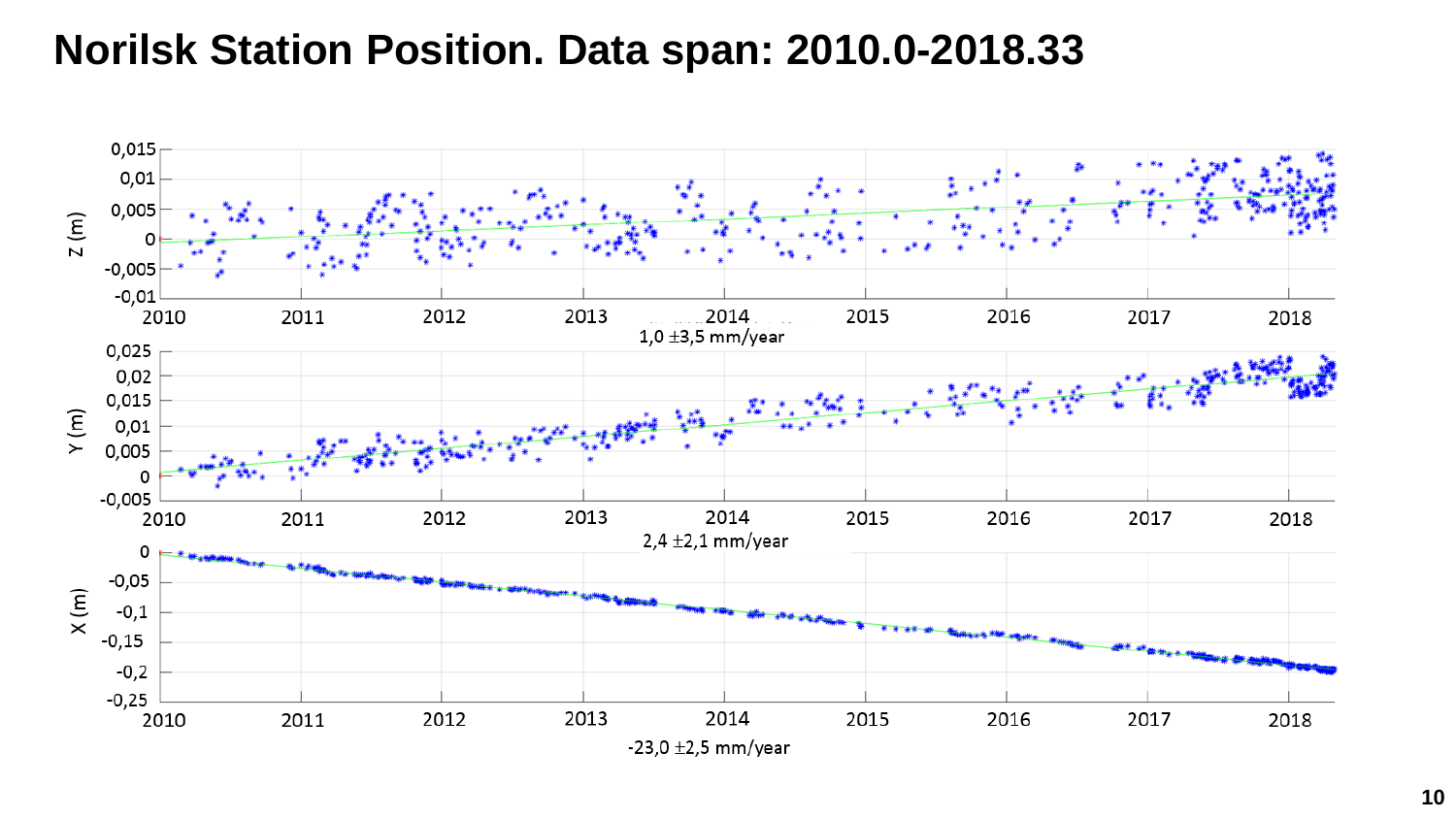#### **Blagoveshchensk Station Position. Data span: 2010.0-2018.33**

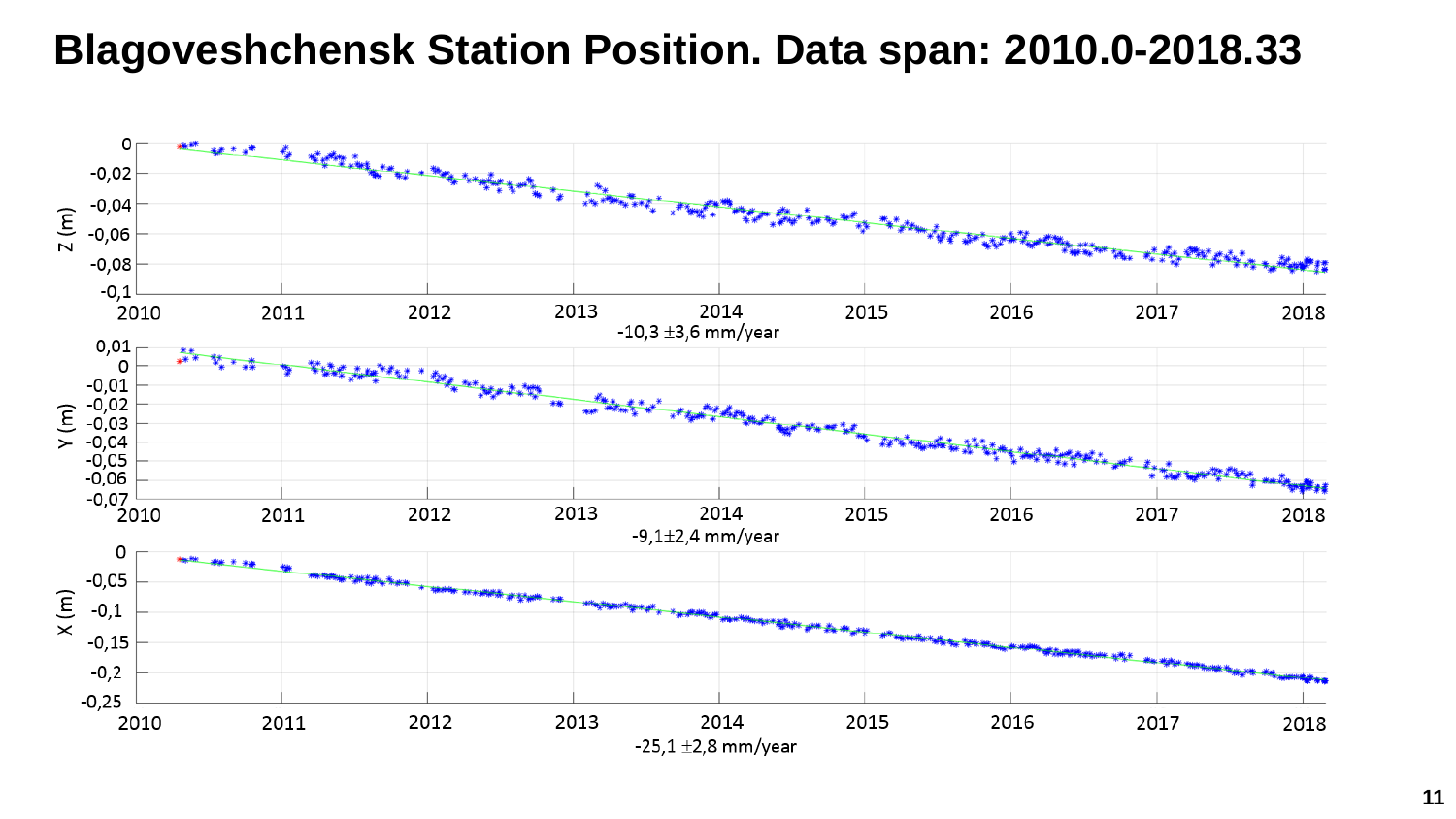# **Monitoring Results**

Observed and computed station motions for Norilsk and Blagoveshchensk sites in a period 2010.0-2018.33

|                                                               | Observed station<br>motion $\Delta_{\rm O}$ and<br>their RMS in cm | Site velocities<br>at epoch 2010.0<br>in mm/year | Computed station<br>motion $\Delta_C$<br>in cm | <b>Residuals</b><br>$\Delta_{\rm O} - \Delta_{\rm C}$<br>in cm |  |  |
|---------------------------------------------------------------|--------------------------------------------------------------------|--------------------------------------------------|------------------------------------------------|----------------------------------------------------------------|--|--|
|                                                               | <b>Norilsk</b>                                                     |                                                  |                                                |                                                                |  |  |
| $\times$                                                      | $-20.18 + 0.25$                                                    | $-2.21$                                          | $-18.66$                                       | $-1.52$                                                        |  |  |
| To<br>residuals<br>reduce<br>the                              | Y<br>$+2.00 + 0.21$                                                | $+0.24$                                          | $+2.00$                                        | $+0.00$                                                        |  |  |
|                                                               | $+0.83 + 0.35$                                                     | $-0.05$                                          | $-0.42$                                        | $+0.88$                                                        |  |  |
| between<br>observed<br>and<br>position<br>station<br>computed | <b>Blagoveshchensk</b>                                             |                                                  |                                                |                                                                |  |  |
| $\times$<br>three<br>methods<br>different                     | $-20.91 + 0.36$                                                    | $-2.25$                                          | $-18.74$                                       | $-2.17$                                                        |  |  |
|                                                               | $\checkmark$<br>$-7.50 + 0.24$                                     | $-0.54$                                          | $-4.50$                                        | $-3.00$                                                        |  |  |
| are investigated.                                             | $-8.58 + 0.28$                                                     | $-0.64$                                          | $-5.33$                                        | $-3.25$                                                        |  |  |

#### These are:

- 1) extended parametrization based on the estimation of the periodic signals embedded in the time series of the station positions;
- 2) improved geophysical modeling like postseismic deformation model;
- 3) frequent estimation of station positions as a result of station positions monitoring.